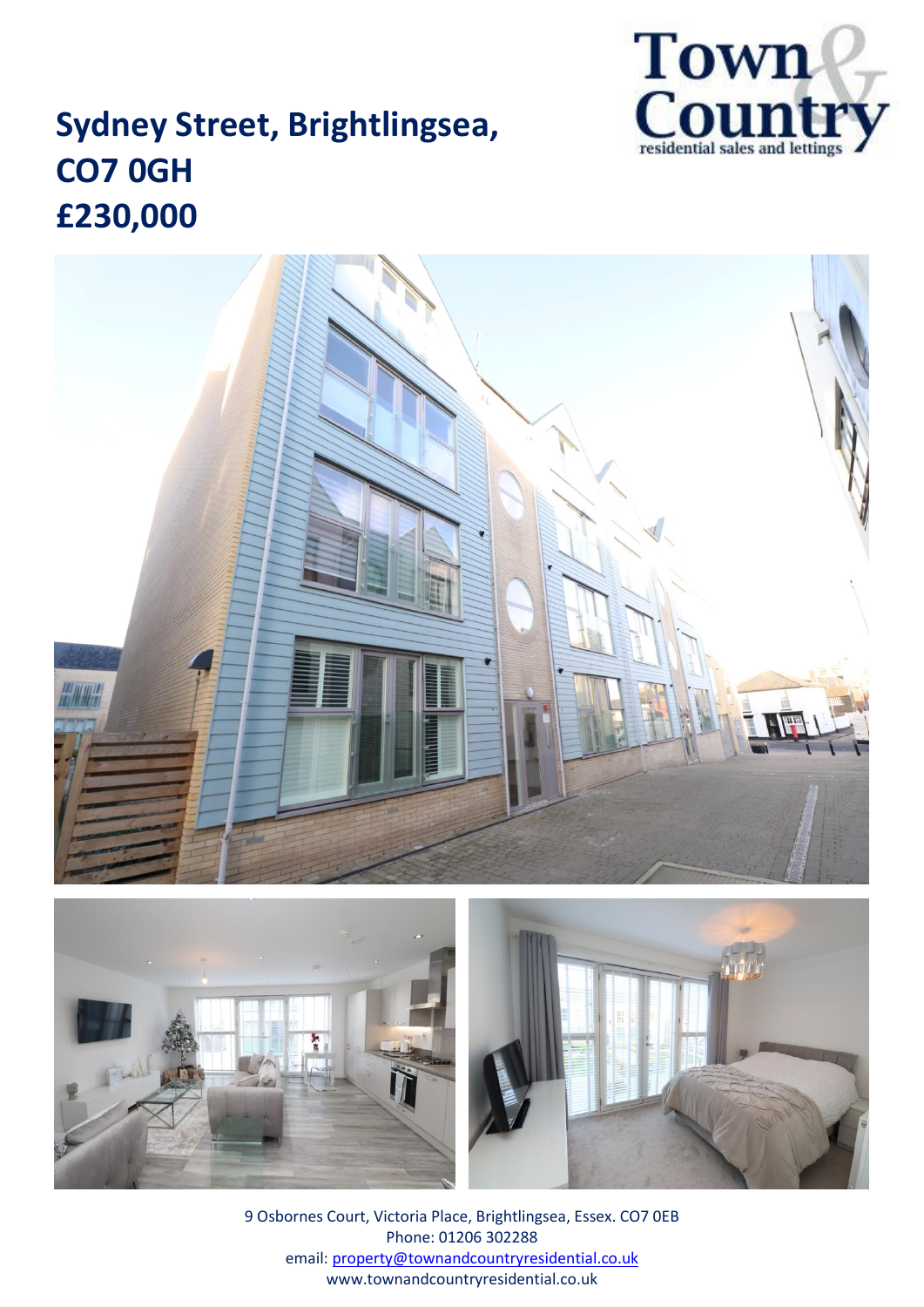







- **Harbourside**
- **Two Bedrooms**
- **Second Floor**
- **Garden Views**
- **Excellent Decretive Order**
- **Close To Town**
- **Juliet Balconies**
- **Close To Waterfront**
- **En-Suite**
- **Must View**

\*\*HARBOURSIDE\*\* This Luxury two bedroom second floor apartment is presented in excellent order throughout, and offers great living space enjoying views over the developments gardens. call today to secure your viewing.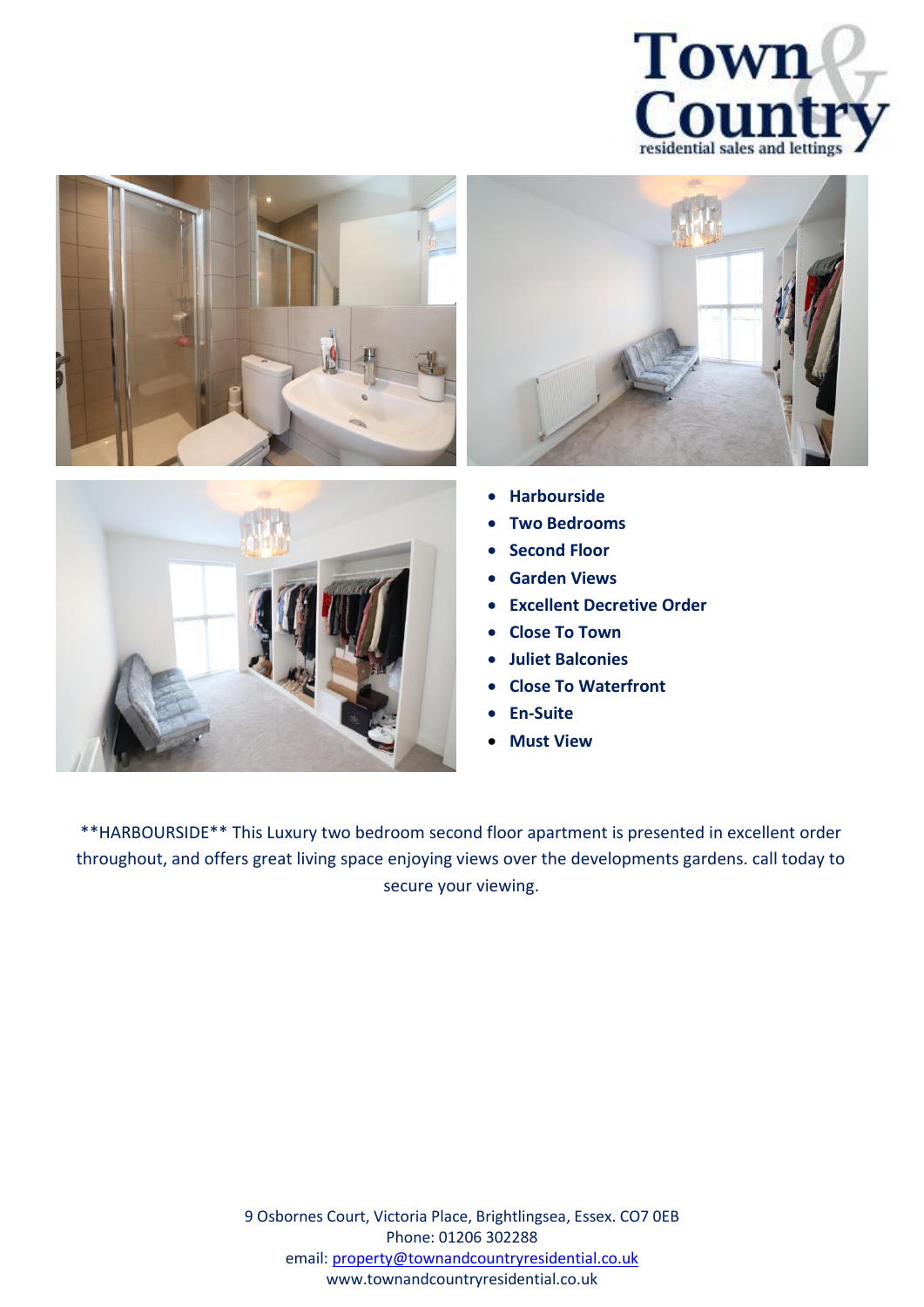



**The accommodation with approximate room sizes are as follows:**

## **ENTRANCE**

Communal entrance door to entrance hall with stairs to all floors:

## **FLAT ENTRANCE**

Radiator, built in double cupboard and doors to:

## **BEDROOM 1**

#### 13' 5'' x 14' 2'' (4.09m x 4.31m) >9'4

A great size main bedroom with double glazed windows and French doors to Juliet balcony over looking the developments gardens, radiator and door to:

#### **EN-SUITE**

White suite comprising shower cubicle, low level wc, wash hand basin, heated towel rail, extractor.

## **BEDROOM 2**

#### 13' 5'' x 9' 8'' (4.09m x 2.94m)

Radiator, double glazed window overlooking the developments gardens.

#### **BATHROOM**

White suite comprising panelled bath, wash hand basin, low level wc, heated towel rail, extractor, tiled floor, tile splash backs.

> 9 Osbornes Court, Victoria Place, Brightlingsea, Essex. CO7 0EB Phone: 01206 302288 email: [property@townandcountryresidential.co.uk](mailto:property@townandcountryresidential.co.uk) www.townandcountryresidential.co.uk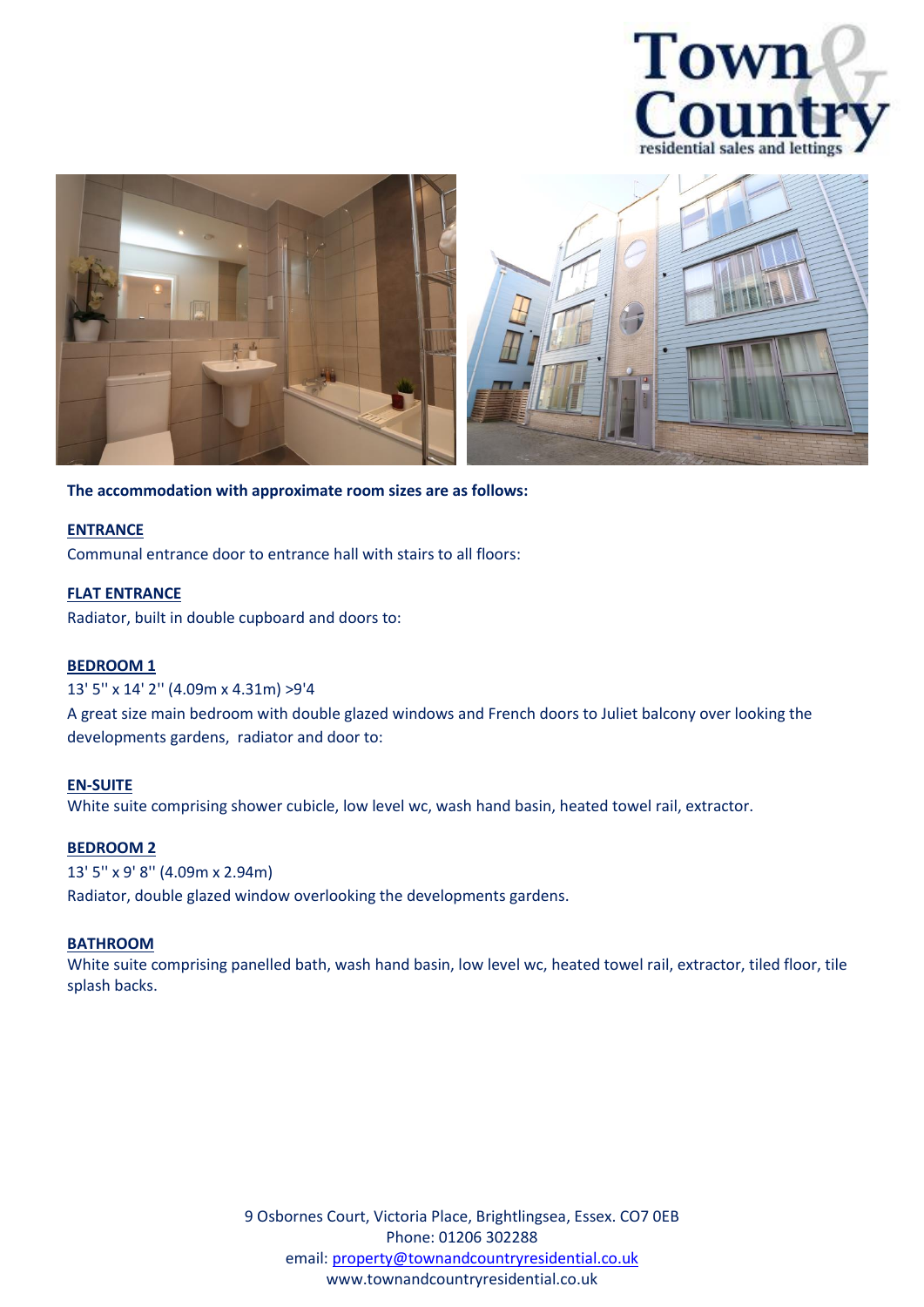



|                                             |    |    |   | Current | Potential |
|---------------------------------------------|----|----|---|---------|-----------|
| Very energy efficient - lower running costs |    |    |   |         |           |
| $(92 - 100)$                                |    |    |   |         |           |
| В<br>$(81 - 91)$                            |    |    |   | 84      | 94        |
| $(69 - 80)$                                 | ද  |    |   |         |           |
| $(55-68)$                                   | D. |    |   |         |           |
| $(39-54)$                                   |    | ΙE |   |         |           |
| $(21-38)$                                   |    | F  |   |         |           |
| $(1 - 20)$                                  |    |    | G |         |           |
| Not energy efficient - higher running costs |    |    |   |         |           |

Brightlingsea Marina

## **LOUNGE/KITCHEN**

18' 9'' x 17' 9'' (5.71m x 5.41m)

A Fantastic size room with two radiators, stainless steel sink and drainer set in roll edge worktop to one wall with cupboards and drawers under, wall mounted cupboards to one wall, built in oven and four ring gas hob and extractor, integral fridge freezer, double glazed window and French doors to Juliet balcony.

## **OUTSIDE**

The property benefits from communal gardens and is located within close proximity to both the Town centre and waterfront.